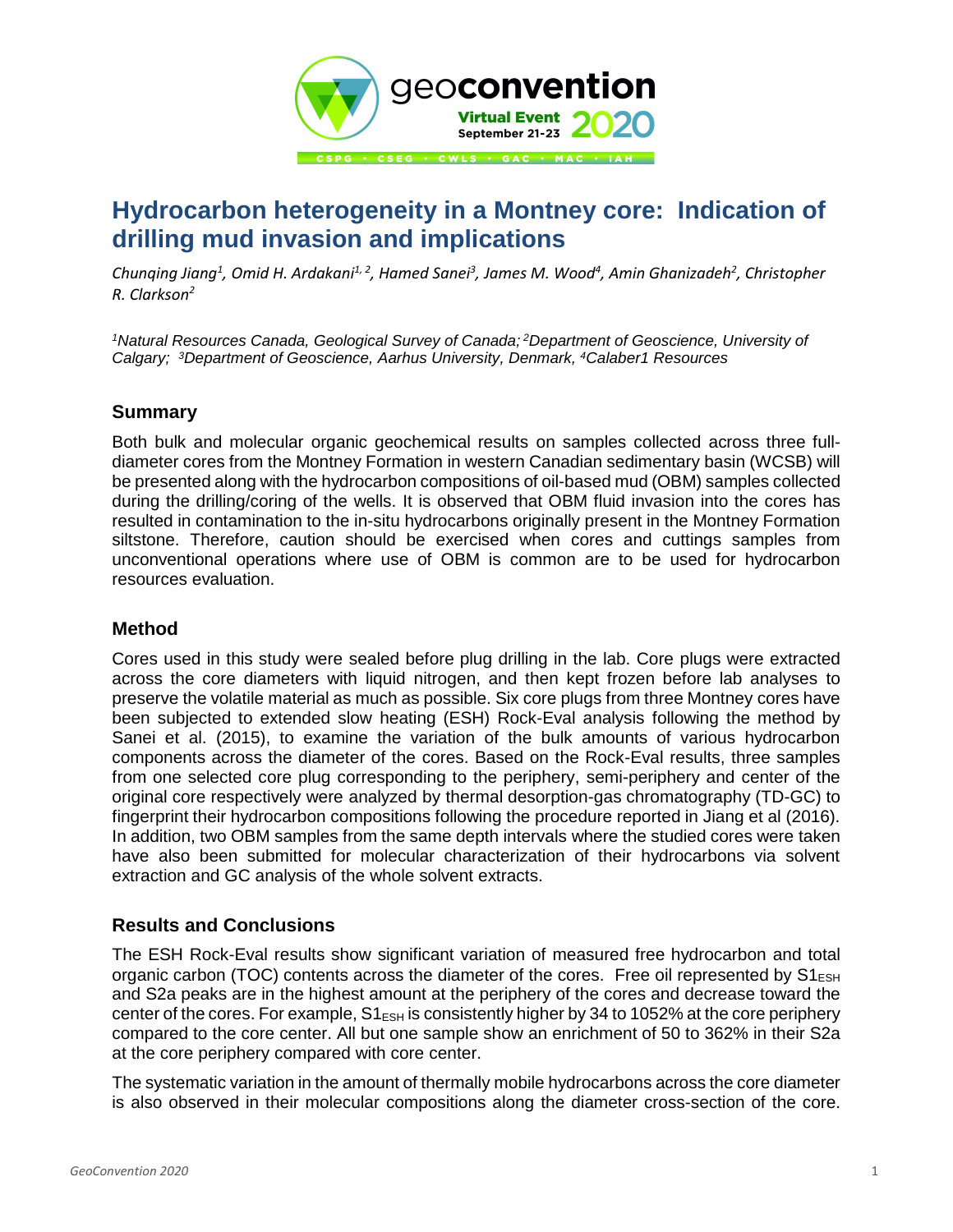

Figure 1 presents the TD-GC traces for the rock samples collected at the center, the semiperiphery and the periphery of a selected core. The whole solvent extract GC trace for the drilling mud collected at similar depth is also presented in Figure 1 for comparison. There is a clear trend of shifting in the carbon number distribution from the center of the core to the periphery of the core. While the center of the core displays relatively higher abundance of ≥nC<sub>20</sub> heavy hydrocarbons (Fig.1a), the periphery of the core is more enriched in  $\langle nC_{20}$  hydrocarbons (Fig.1c). Furthermore, the hydrocarbon distribution in the periphery of the core (Fig. 1c) lies between that of the center of the core (Fig. 1a) and that of the drilling mud sample (Fig 1.d), but is closer to the latter. This suggests that drilling fluid penetration during coring has resulted in contamination of the hydrocarbons hosted in the core by the oil used for the formulation of OBM.

#### **Acknowledgements:**

The project was supported by NRCan Geological Survey of Canada's GENS research program. C.R. Clarkson and A. Ghanizadeh gratefully acknowledge the sponsors of the Tight Oil Consortium hosted at the University of Calgary for partial funding of this study. Ovintiv Inc. (former Encana Corporation) is gratefully thanked for providing the core for this study. Additional funding for this study was provided through Natural Sciences and Engineering Research Council of Canada (NSERC) as a Collaborative Research and Development (CRD) grant (CRDPJ 505339-16).

#### **References**

Jiang, C., Chen, Z., Mort, A., Milovic, M., Robinson, R., Stewart, R. and Lavoie, D. (2016) Hydrocarbon evaporative loss from shale core samples as revealed by Rock-Eval and thermal desorption-gas chromatography analysis: Its geochemical and geological implications. *Marine and Petroleum Geology* 70, 294-303.

Sanei, H., Wood, J.M., Ardakani, O.H., Clarkson, C.R. and Jiang, C. (2015) Characterization of organic matter fractions in an unconventional tight gas siltstone reservoir. *International Journal of Coal Geology* 150-151, 296-305.